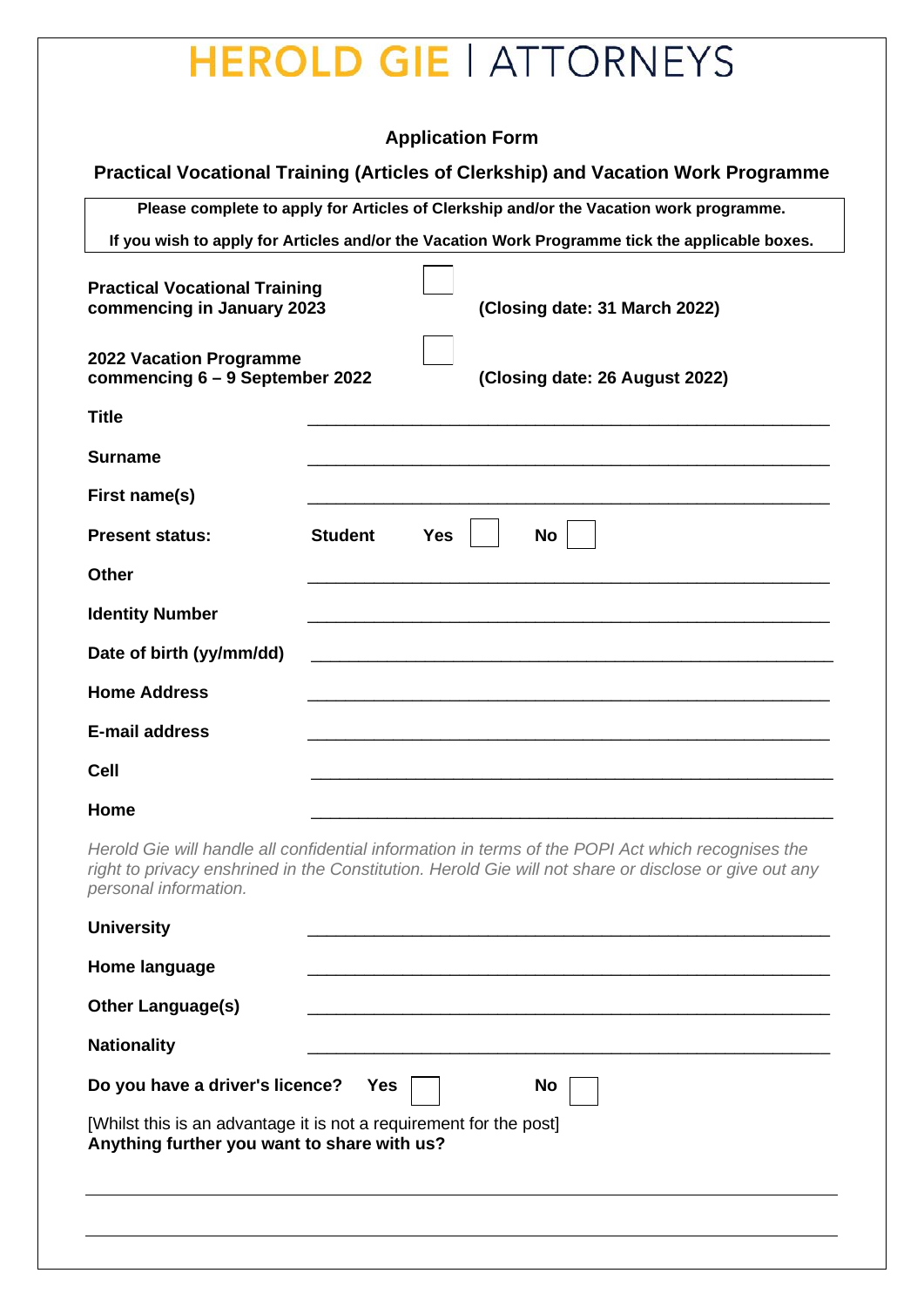**Do you suffer from any medical condition or disability which may impact on the manner in which you will participate in this programme?** [Please note that this information is required to assess how best to accommodate any such person.]

| Please take note that the following information is required for statutory reports |                        |  |                 |  |  |  |  |
|-----------------------------------------------------------------------------------|------------------------|--|-----------------|--|--|--|--|
| Gender                                                                            | <b>Male</b>            |  | <b>Female</b>   |  |  |  |  |
| <b>Ethnic origin</b>                                                              | <b>Black (African)</b> |  | Asian           |  |  |  |  |
|                                                                                   | White                  |  | <b>Coloured</b> |  |  |  |  |
| <b>Criminal Record</b>                                                            | <b>Yes</b>             |  | No              |  |  |  |  |
| If yes, please elaborate                                                          |                        |  |                 |  |  |  |  |
| Do you consent to having your<br>finger prints taken?                             |                        |  |                 |  |  |  |  |
| Name of university currently<br>attending Name of previous university<br>attended |                        |  |                 |  |  |  |  |
| Year started with legal studies                                                   |                        |  |                 |  |  |  |  |
| <b>Current academic year</b>                                                      |                        |  |                 |  |  |  |  |
| Have you ever been subject to any<br>disciplinary action by any university?       |                        |  |                 |  |  |  |  |
| Provide information on your<br>activities at school and in the<br>community.      |                        |  |                 |  |  |  |  |
| <b>Provide information of any</b><br>leadership positions you<br>have held.       |                        |  |                 |  |  |  |  |
| Do you have a bursary,<br>scholarship or loan? If yes,<br>please provide details. |                        |  |                 |  |  |  |  |
| If yes, does it carry a service<br>obligation? If yes, please<br>provide details. |                        |  |                 |  |  |  |  |